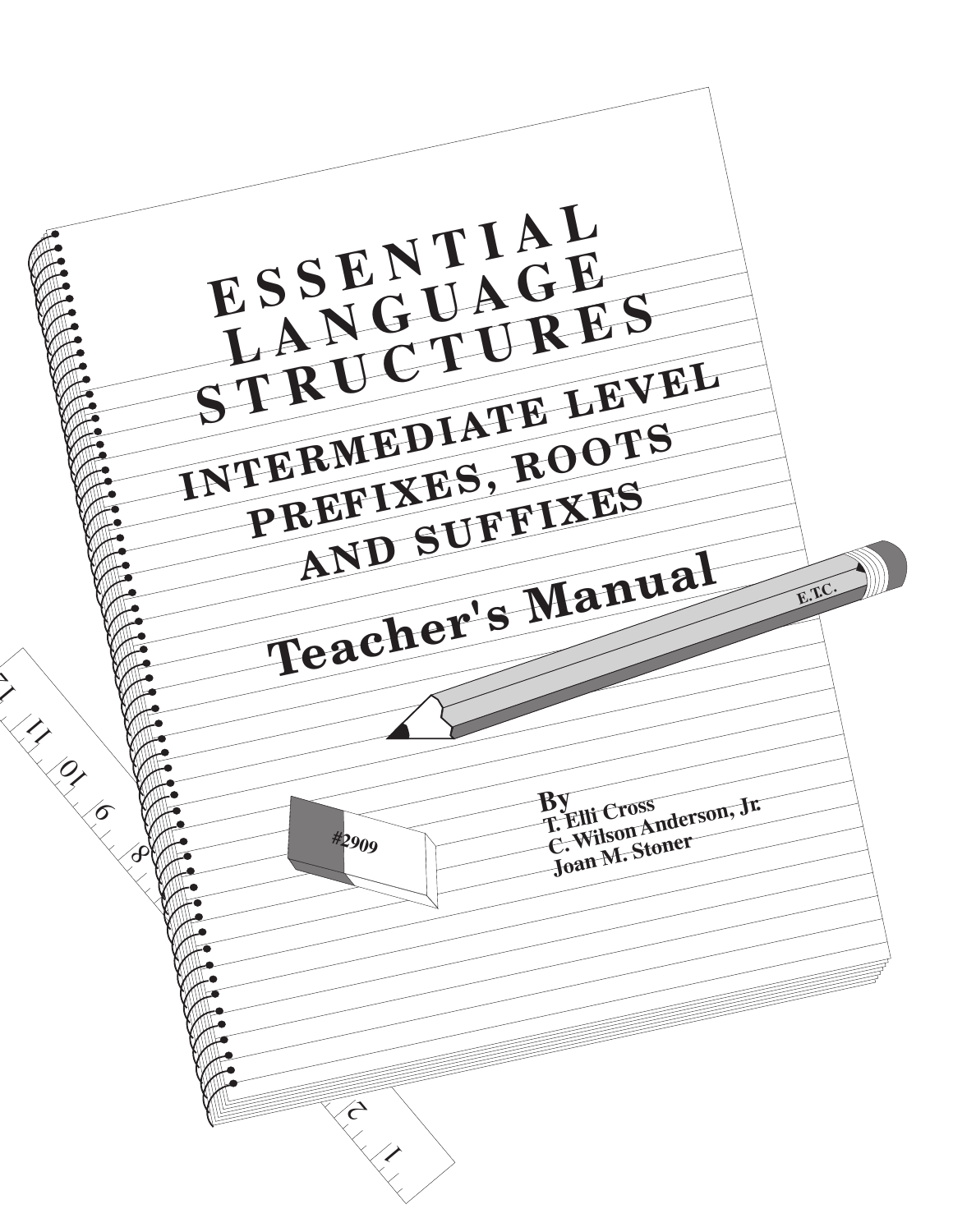# **TABLE OF CONTENTS**

### **Page**

|                                                             | iii - iv       |
|-------------------------------------------------------------|----------------|
|                                                             | 1              |
|                                                             | $\overline{2}$ |
|                                                             | $2 - 4$        |
|                                                             | 4 - 5          |
|                                                             | $5-6$          |
|                                                             | 6              |
|                                                             | 6              |
| Using Visual-Auditory-Tactile/Kinesthetic Modalities (VATK) | $6 - 7$        |
| Intermediate Prefixes, Roots and Suffixes Practices         | $7 - 9$        |
|                                                             | $9 - 10$       |
|                                                             | $10 - 11$      |
|                                                             | $11 - 12$      |
|                                                             | $12 - 13$      |
|                                                             | 13             |
| Graphic Organizers/Comprehension/Written Expression         | $13 - 14$      |
| Written Expression and The Written Expression Checklist     | 14             |
|                                                             | $15 - 16$      |
|                                                             | $16 - 17$      |
|                                                             | $17 - 18$      |
|                                                             | 18             |
|                                                             | 19             |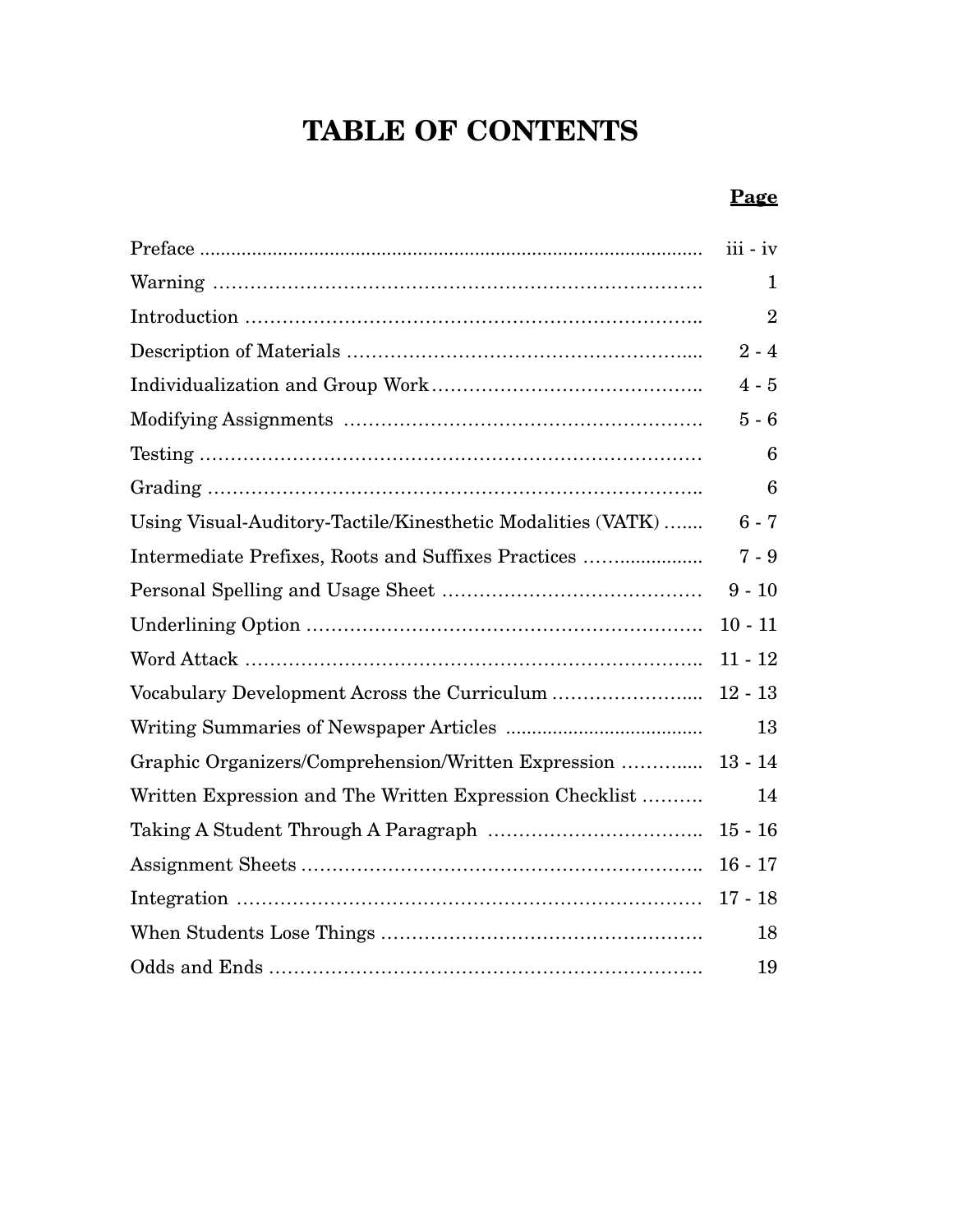## **Page**

|                                                                   | 22 |
|-------------------------------------------------------------------|----|
|                                                                   | 23 |
| <u>Return to Bitter Creek</u> Chapter One Word List (Whole Word). | 24 |
| <u>Return to Bitter Creek</u> Chapter One Word List (Syllables)   | 25 |
|                                                                   |    |
|                                                                   | 27 |
|                                                                   | 28 |
|                                                                   |    |
|                                                                   | 31 |
|                                                                   | 32 |
|                                                                   | 33 |
|                                                                   |    |
|                                                                   |    |
|                                                                   | 38 |
|                                                                   |    |
|                                                                   |    |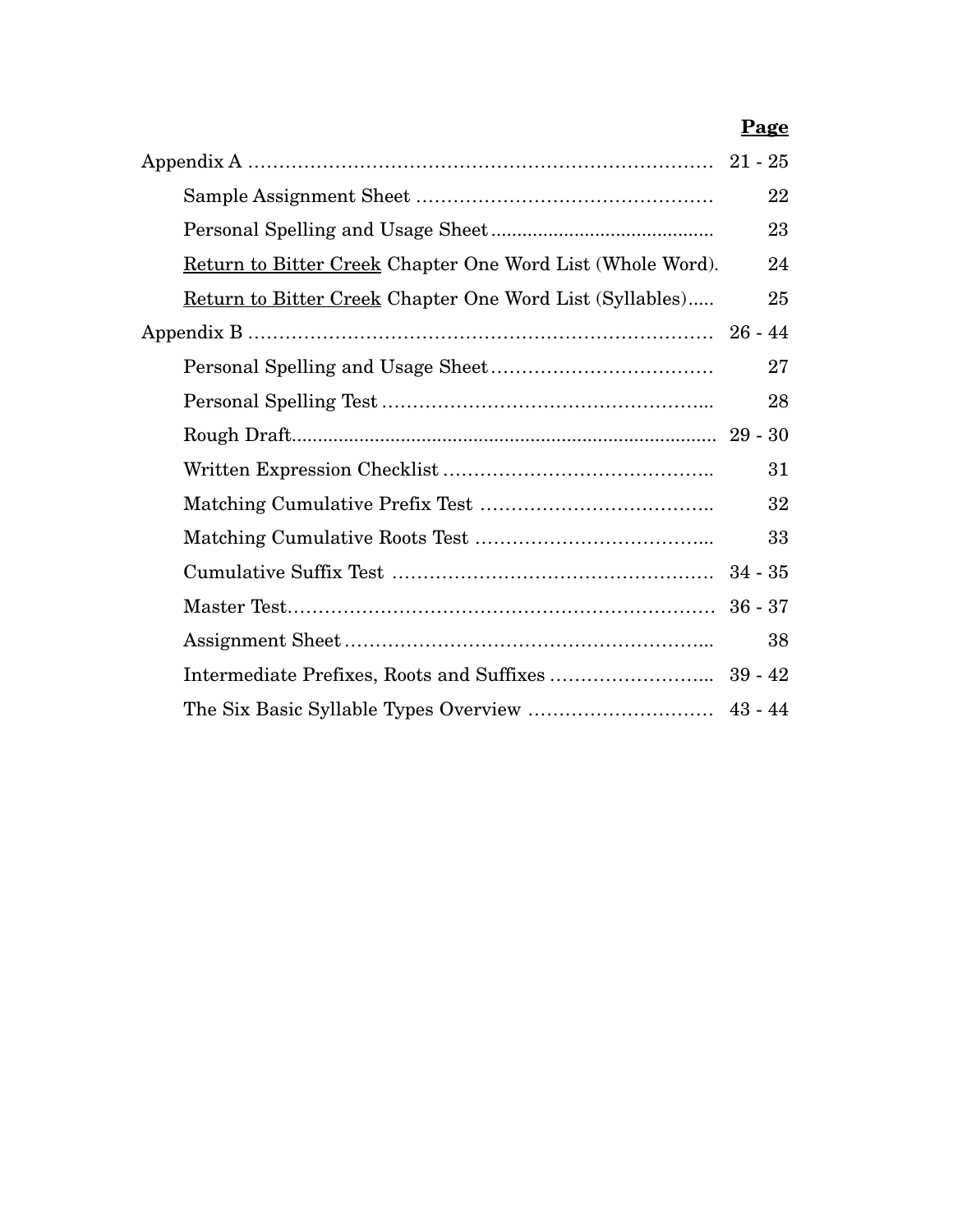these organizers as most teachers are already using some version in their classrooms.

#### **WRITTEN EXPRESSION & THE WRITTEN EXPRESSION CHECKLIST**

In-class writing must be treated as rough drafts. (See **Rough Draft**, pages 29 - 30 in **Appendix B**) Not all writing assignments need to go through multiple drafts to a polished copy. Whenever possible, students should be encouraged to ompose the initial draft on a computer using an easy word processing program. If students do not know how to type, typing assignments from the Diana King Keyboarding Book (Available through Educators Publishing Service, Inc., 31 Smith Place, Cambridge, MA 02138-1000) can be incorporated into the **Assignment Sheet**. Use of the computer provides the student with ready a cess to  $\mathcal{L}$ . Il checkers and grammar programs.

The **Written Expression** Checklist on page 31 helps individualize a student's written expression. M<sub>a</sub> a copy of the **Written Expression** Checklist for each student's folder or notebook. After each student has completed his/her first paragraph, it should be saved and used as a baseline for the student's writing. Establish the word/syllable ratio by counting the words and syllables for each sentence and averaging them across the paragraph. That ratio should be recorded a lines 14 and 15 of the **Written Expression Checklist**. The goal is to increase the word/syllable ratio. Analyze all the errors in the student's paragraph and check the appropriate items on the Written Expression Checklist. Leide which three errors receive top priority and circle those numbers and outching of the **Checklist**. As students master the errors checked, other errors may be circled. Before handing in a rough draft, the student checks it against the **Written Expression Checklist** in his/her folder or notebook to see if errors can be spotted before the teacher checks the paragraph. drafts on polished copy. Whenever possible, see<sup>7</sup> to my see the initial draft on a computer us g pro am. If students do not know how to type, to Diana King Keyboarding Book (Available the See X 31 Smith Place, Cambridge,

For assisting students with writing paragraphs, Diana King's "**Writing Skills for the Adolescent**" is recommended. (Available through Educators Publishing Services, Inc. • 31 Smith Place • Cambridge, Massachusetts 02138-1000 • PH: 1-800-225-5750)